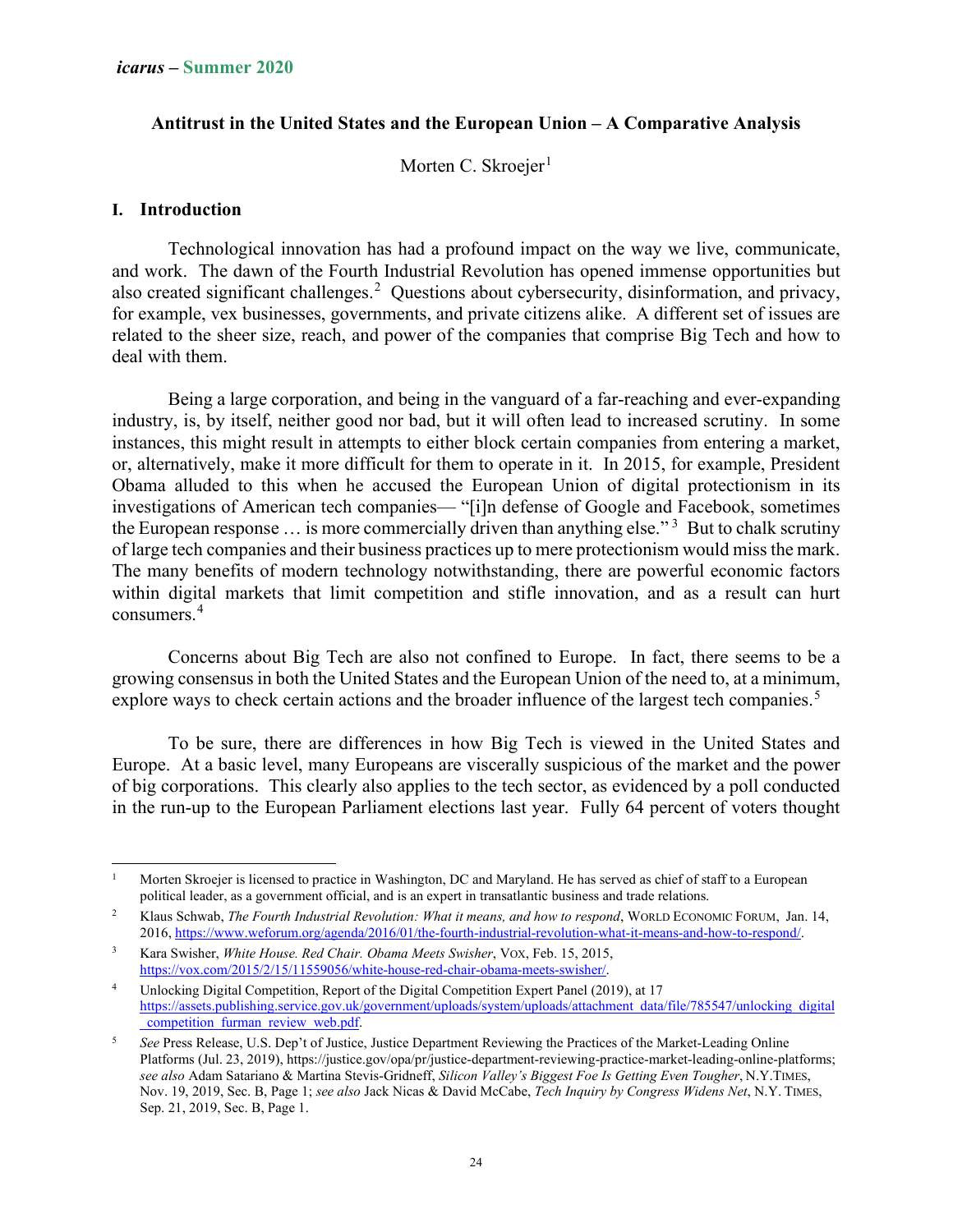that the European Union had been too lax in its regulation of U.S. tech giants.<sup>6</sup> By contrast, most Americans believe in the power of the market to self-correct and are warier of government overreach. Whether consciously or not, it is hardly a stretch to assume that these different attitudes inform thinking about competition policy and enforcement decisions on both sides of the Atlantic.

The focus of this article is on single-firm conduct, and the transatlantic divide over how best to use antitrust and competition policy to navigate this new and exciting world. Section 2 looks at what makes Big Tech unique from an antitrust perspective. Section 3 provides an overview of U.S. and EU competition law as it relates to single-firm conduct, as well as their respective institutional structures. Section 4 assumes a more prospective posture, looking at possible future trends and what steps Big Tech can take to protect its own interests in this environment.

# **II. What makes Big Tech unique?**

Digital markets present a number of unique features that are relevant to any type of antitrust investigation. This section will highlight a few, although by no means an exhaustive list, of those characteristics.

First, the sheer size and reach of Big Tech. Amazon, Apple, Facebook, Google, and Microsoft, have a combined market capitalization of \$5.1 trillion.<sup>7</sup> In January of 2020, Apple alone had a market cap of \$1.3 trillion, which according to data from the World Bank exceeded the GDP of all but the 14 wealthiest countries in the world.<sup>8</sup> Facebook has 2.5 billion active monthly users worldwide.<sup>9</sup> Google operates the most popular search engine, which processes over 3.5 billion searches every day,  $10^{\circ}$  and has a global market share of over 70 percent.<sup>11</sup> In addition, it licenses Android, which has the largest market share among mobile operating systems globally.<sup>12</sup> Apple popularized the smartphone, and it has dominated the global tablet market since the first version of the iPad was released in  $2010$ .<sup>13</sup> And while Amazon may not have an overwhelming share of any one market, its footprint is felt almost everywhere.<sup>14</sup> By itself, size may not be a

<sup>6</sup> Jean-Daniel Levy & Pierre-Hadrien Bartoli, Copyrights & Tech Giants, Harris Interactive 5 (Mar. 2019),https://www.akm.at/wp-content/uploads/2019/03/Harris-presentation-Copyright-Tech-Giants-in-Europe.pdf.

<sup>&</sup>lt;sup>7</sup> As of market close on April 20, 2020.

<sup>8</sup> *GDP (current US\$*), THE WORLD BANK, https://data.worldbank.org/indicator/NY.GDP.MKTP.CD (last visited Apr. 20, 2020.)

<sup>9</sup> *Number of Monthly Active Facebook Users Worldwide as of 1st Quarter 2020*, Statista, https://statista.com/statistics/264810/number-of-monthly-active-facebook-users-worldwide (last visited Apr. 22, 2020).

<sup>&</sup>lt;sup>10</sup> *Google Search Statistics*, Internet Live Stats, https://internetlivestats.com/google-search-statistics (last visited Apr. 22, 2020).

<sup>11</sup> *Top 10 Search Engines In The World*, Reliablesoft.net, https://reliablesoft.net/top-10-search-engines-in-the-world (last visited Apr. 22.2020).

<sup>12</sup> As of December 2019, Android had a market share of 74 pct. in the market for mobile operating systems. *See Mobile operating systems' market share worldwide from January 2012 to December 2019, STATISTA,* https://statista.com/statistics/272698/global-market-share-held-by-mobile-operating=-systems-since-2009/ (last visited Apr. 22, 2020).

<sup>&</sup>lt;sup>13</sup> *Apple's iPad market share of global tablet shipments from 1st quarter 2012 to 4th quarter 2019, STATISTA,* https://statista.com/statistics/268711/global-market-share-of-the-apple-ipad-since-2010 (last visited Apr. 22. 2020).

<sup>14</sup> Matt Day & Jackie Gu, *The Enormous Numbers Behind Amazon's Market Reach*, BLOOMBERG, Mar. 27, 2019 https://www.bloomberg.com/graphics/2019-amazon-reach-across-markets/.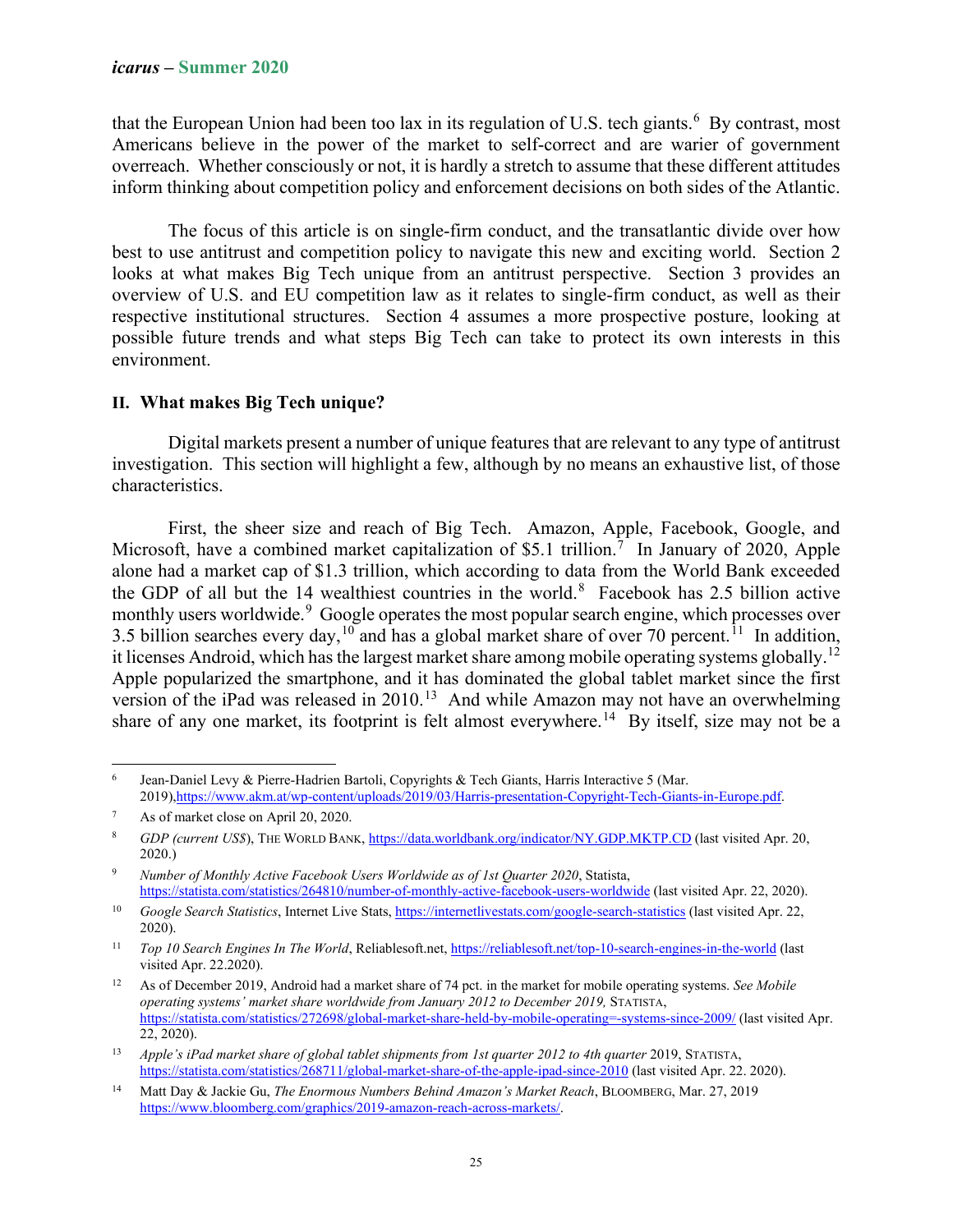concern, although it is an area where U.S. and EU competition law differ, but it does raise the specter of potentially anticompetitive conduct.

Second, a proper definition of the relevant market is usually the *sine qua non* to prevail on any antitrust claim. It is, after all, difficult to prove abuse of dominance without showing that the company in question does, in fact, have a dominant position in whichever market it operates. As traditionally understood, the definitions of the relevant *product* market in the United States and the European Union are essentially the same. The U.S. Supreme Court has applied a "reasonable interchangeability of use" test,<sup>15</sup> whereas the European Court of Justice has held that there must be "a sufficient degree of interchangeability between all the products forming part of the same market...."<sup>16</sup> The U.S. Department of Justice and the Federal Trade Commission have elaborated on the *Brown Shoe* test in their Horizontal Merger Guidelines, where they use a "hypothetical monopolist" test to define the relevant market.<sup>17</sup> Specifically, the test requires that the "hypothetical monopolist" likely would impose at least a small but significant and non-transitory increase in price ("SSNIP") on at least one product in the market.<sup>18</sup>

The challenge with applying the "SSNIP" test to digital markets is fairly obvious, though. If a customer is paying \$0 for a service, as is the case with Google's search engine, for instance, a price increase of 3 percent or 5 percent is still zero. This does not necessarily mean that the service is "free," however. While it might be possible to opt-out of certain data collection practices when using a search engine or watching something on YouTube, the customer will still often have to "pay" by watching ads, for example.<sup>19</sup> And it is also quite normal for customers to have no choice but to furnish the service provider with extensive data to use a platform. When shopping online, it is rarely, if ever, possible to decline to provide a name, contact, and payment information. And one of the consequences of joining a social network is that the user will need to divulge a substantial amount of personal information to connect with other users, who do the same.

The above notwithstanding, some commentators argue that the current framework is more than capable of dealing with these challenges on a case-by-case basis.<sup>20</sup> Others contend that the digital world has unique attributes, which render traditional market definition tools more or less obsolete.21 Because of this, less focus should be devoted to the market definition part of the analysis. Instead, more weight ought to be given to theories of harm and the identification of anticompetitive strategies.<sup>22</sup>

<sup>15</sup> *Brown Shoe Co. v. United States*, 370 U.S. 294, 325 (1962).

<sup>16</sup> Case 85/76, *Hoffman-La Roche & Co. v. Comm'n*, 1979 E.C.R. 461 ¶ 28.

<sup>&</sup>lt;sup>17</sup> U.S. Dep't of Justice & Federal Trade Comm'n, Horizontal Merger Guidelines, § 4 (2010), http://ftc.gov/os/2010/08/100819hmg.pdf.

<sup>18</sup> *Id*.

<sup>&</sup>lt;sup>19</sup> *Big Data: Bringing Competition Policy to the Digital Era, OECD, at 25, Oct. 27, 2016,* https://one.oecd.org/document/DAF/COMP(2016)14/en/pdf.

<sup>20</sup> *Common Issues Relating to the Digital Economy and Competition*, Report of the International Developments and Comments Task Force on Positions Expressed by the ABA Antitrust Law Section between 2017 and 2019, at 5, Feb. 27, 2020, https://ourcuriousamalgam.com/wp-content/uploads/SAL-Report-on-Common-Issues-Relating-to-the-Digital-Economyand-Competition\_Final\_4.16.2020.pdf.

<sup>21</sup> *See* Jacques Crèmer et al., *Competition policy for the digital era*, EUROPEAN UNION, 2019, at 46 https://ec.europa.eu/competition/publications/reports/kd0419345enn.pdf.

<sup>22</sup> *Id*.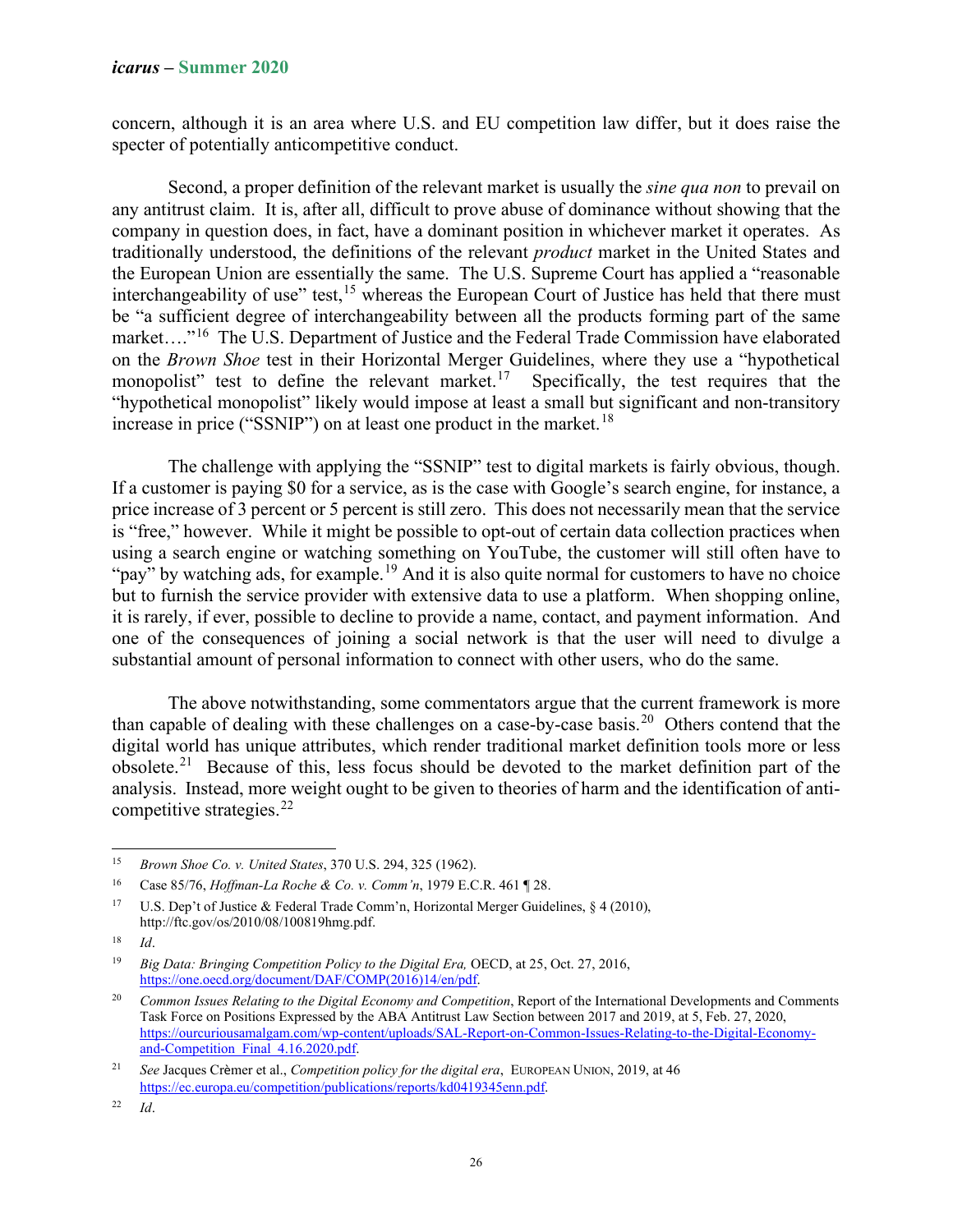Third, *The Economist*, in a frequently cited article, has argued that (big) data has replaced oil as the world's most valuable resource, and that this calls for a fundamentally new antitrust approach to Big Tech.<sup>23</sup> Like oil, data clearly is a source of power for those who have the means and the ability to process it. But there are also substantial differences between them, and the comparison might therefore not be as apt as it might seem at first blush. First, the value of data is dependent on context, and the type of knowledge that can be extracted from it.<sup>24</sup> Second, some data has limited scope, can go stale quickly, or see its value decline over time, whereas other types of data can be quite durable, such as a name, gender, and date of birth of a person.<sup>25</sup>

## **III. An overview of U.S. and EU competition law**

The antitrust laws of the United States and the European Union share many similarities. Their overarching goal is to maintain competitive markets, and the language employed by competition authorities and courts in both jurisdictions is similar.<sup>26</sup> But there are distinct differences, which sometimes leads to different outcomes in identical cases. The following contains an outline of these differences.

As mentioned, the basic structures of the regulatory frameworks are fairly similar. Section 1 of the U.S. Sherman Act of 1890 prohibits anti-competitive concerted action; Article 101 of the Treaty on the Functioning of the European Union  $(TFEU)^{27}$  likewise prohibits anti-competitive concerted practices.28 And Section 7 of the U.S. Clayton Act governs mergers in much the same way as the Merger Regulation<sup>29</sup> does in the European Union.<sup>30</sup>

Of greater interest in this context, is Section 2 of the Sherman Act and Article 102 TFEU, and while there are some similarities between them, they are quite different. The wording of Section 2 is vague: "[e]very person who shall monopolize, or attempt to monopolize, or combine or conspire  $\ldots$  to monopolize any part of the trade or commerce  $\ldots$  shall be punished...." <sup>31</sup>Section 2, in other words, prohibits attempts to *increase* market power, if it is done through anticompetitive conduct. By contrast, Article 102 is concerned with companies that *abuse* their position in the market, explicitly prohibiting "[a]ny abuse by one or more undertakings of a dominant position within the internal market or a substantial part of it…."<sup>32</sup> In addition, it provides a non-exhaustive list of what such abuse might look like, including "directly or indirectly imposing unfair purchase

<sup>&</sup>lt;sup>23</sup> *The world's most valuable resource is no longer oil, but data*, THE ECONOMIST, May 6th, 2017 edition https://www.economist.com/leaders/2017/05/06/the-worlds-most-valuable-resource-is-no-longer-oil-but-data.

<sup>24</sup> *Competition Law and Data*, Autoritè de la concurrence & Bundeskartellamt, May 10, 2016, at 42 https://www.bundeskartellamt.de/SharedDocs/Publikation/DE/Berichte/Big%20Data%20Papier.pdf;jsessionid=24E51800C 94A994A3A310F82E42CD35A.1\_cid362?\_\_blob=publicationFile&v=2.

<sup>25</sup> *Id*. at 40.

<sup>&</sup>lt;sup>26</sup> DANIEL J. GIFFORD & ROBERT T. KUDRLE, THE ATLANTIC DIVIDE IN ANTITRUST: AN EXAMINATION OF US AND EU COMPETITION POLICY 1 (2015).

<sup>&</sup>lt;sup>27</sup> Consolidated Version of the Treaty on the Functioning of the European Union, O.J. 2008/C115/88-89.

<sup>28</sup> GIFFORD & KUDRLE, *supra* note 25, at 2.

<sup>29</sup> Council Regulation No. 139/2004, 2004 O.J. (L24) 1.

<sup>30</sup> GIFFORD & KUDRLE, *supra* note 25, at 2.

 $31$  15 U.S.C. § 2 (1997).

<sup>32</sup> *Supra* note 26.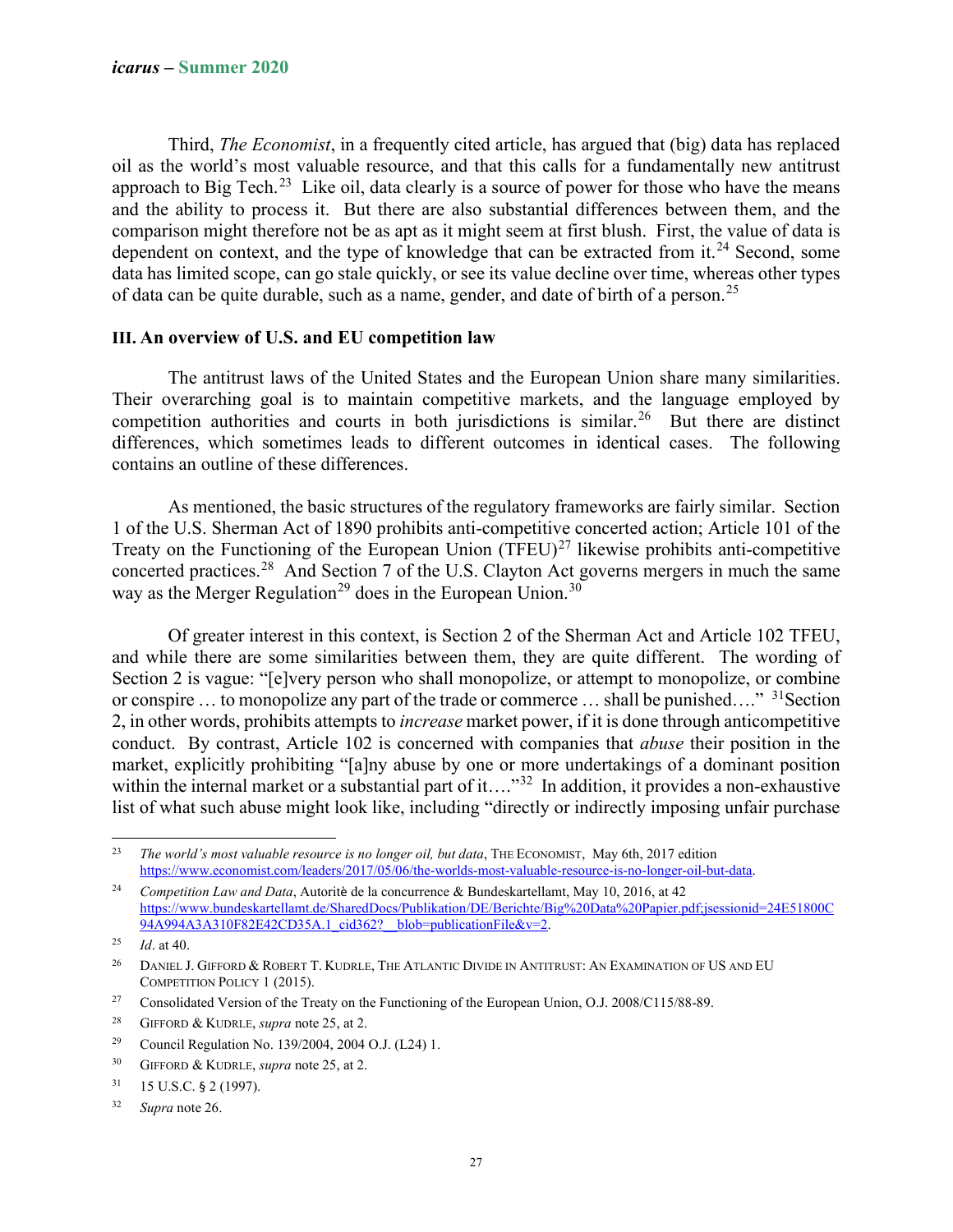or selling prices or other unfair trading conditions," and "limiting production, markets or technical developments to the prejudice of consumers." Unlike Section 2 of the Sherman Act, possessing or strengthening a dominant position would seem to fall outside the scope of Article 102.

At the time of its enactment, the goal of the Sherman Act was to protect small businesses from the inappropriate actions of larger companies.<sup>33</sup> But the way it has been interpreted by the courts has changed over time. From 1890 until around 1974, American antitrust law cycled through numerous iterations without settling on any overriding policy or enforcement goal. That all changed in the mid-1970s with the so-called "antitrust revolution," when a consensus formed around efficiency, grounded in microeconomic analysis, as the sole goal of the antitrust laws.<sup>34</sup>

Due to the devastation wrought by the Second World War, as well as the subsequent revival of the German economy, European thinking about economic issues at the time of the formation of the European Coal and Steel Community (an early precursor to today's European Union) was markedly different. Because of the dominance of the *Freiburg School*, and its belief that concentrated economic power inevitably leads to concentrated political power and a breakdown of liberal society, the focus was on allowing the state to play a substantial role in defining the rules of competition and their enforcement.<sup>35</sup> As a result, the overriding goal of competition policy in Europe was not efficiency so much as the economic integration of its own internal market.<sup>36</sup> Like its American counterpart, EU competition policy has evolved since the 1950s. But unlike in the United States, efficiency and consumer welfare are only two of a multitude of goals pursued in the European Union. They also include, but are not limited to, promotion of economic freedom and fairness toward other market participants.

This has led some U.S. practitioners and politicians to accuse the European Union of using its competition policy for protectionist ends. Historically, the criticism seems to be the result of a few high-profile merger cases, like the GE/Honeywell decision in 2001, and more recently because of a perceived bias toward large U.S. tech companies. While it would be foolhardy to suggest that concerns other than those strictly related to competition never have played a role, a recent study does not support the broader claim.<sup>37</sup> Looking at over 5,000 cases over a 25-year period, a group of scholars found no evidence that the EU Commission was more likely to intervene where a non-EU or U.S.-based company was involved; in fact, if anything, the opposite was true. To be fair, the study was merger-focused. But, as the authors surmise, it would be fairly odd for an enforcement agency to engage in blatantly protectionist practices in one area but not in others.

As far as single-firm dominance is concerned, this dichotomy in competition policy goals has led to significantly different results. In the United States, a minimum market share of between 70 percent and 75 percent is usually required for a court to find dominance. And a market share

<sup>33</sup> *Id*. at 4.

<sup>34</sup> *Id*. at 7.

<sup>35</sup> *Id*. at 9.

<sup>36</sup> *Id*. at 13.

<sup>37</sup> *See* Anu Bradford, Robert Jackson, Jr., & Robert Zytnick, *Does the European Union Use Its Antitrust Power for Protectionism?*, PROMARKET , Apr. 3, 2018 https://promarket.org/european-union-use-antitrust-power-protectionism/.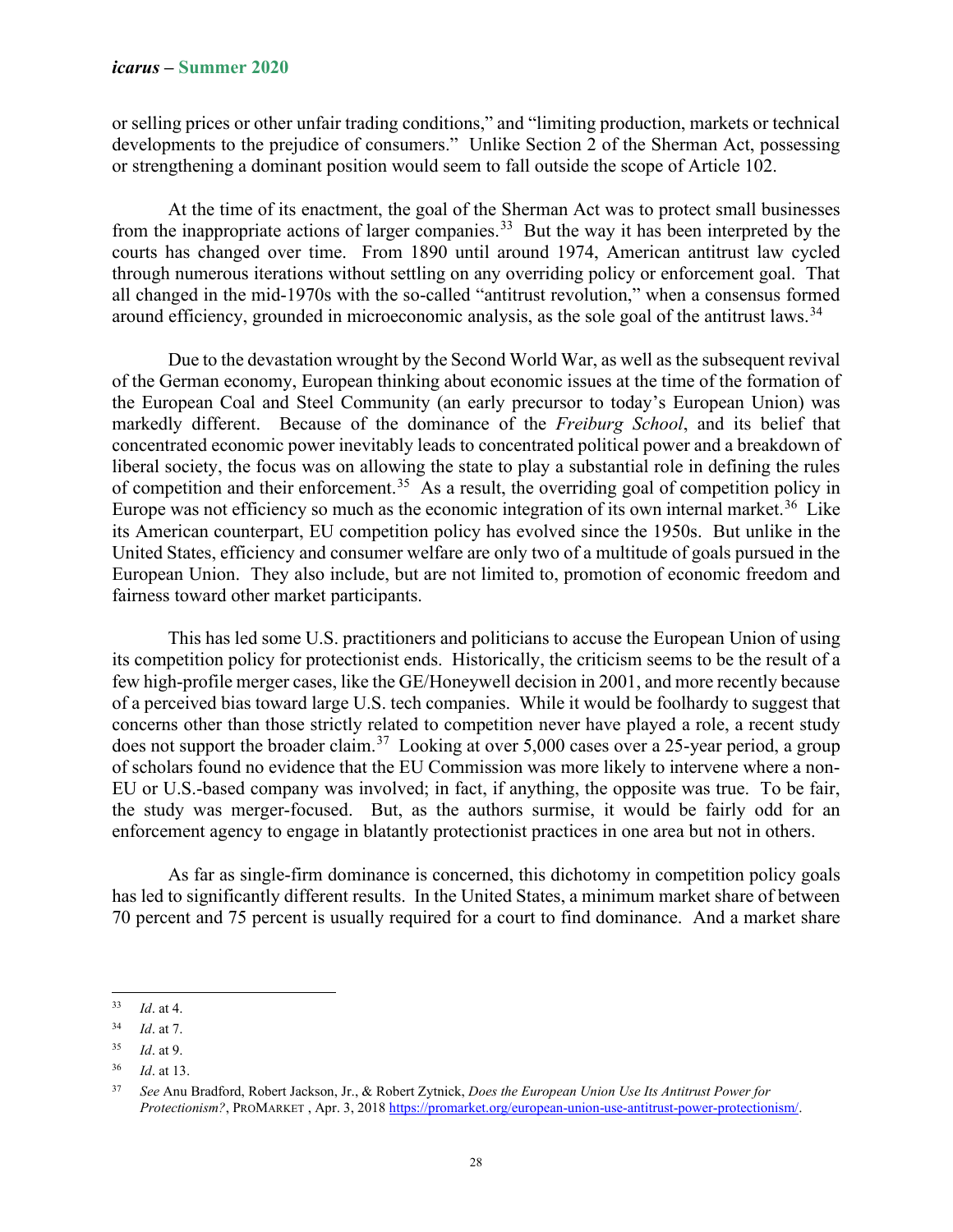#### *icarus* **– Summer 2020**

of 50 percent or less is almost always insufficient.<sup>38</sup> By contrast, the usual threshold in the EU is  $40-50$  percent.<sup>39</sup> And the European Court of Justice has held that even though there is nothing inherently suspect about holding a dominant position, "the [dominant] undertaking…has a special responsibility not to allow its conduct to impair genuine undistorted competition on the Common Market."  $40$  No such obligation exists under U.S. law.  $41$ 

When it comes to the role of economic analysis in enforcement decisions there has been some convergence between the United States and the European Union. Over the last couple of decades, the EU Commission has become more reliant on economics as an integral part of its investigations.42 But while the U.S. antitrust "revolution" was heavily influenced by the *Chicago School*, and its only focus on efficiency, the market for those ideas has always been limited in the European Union.<sup>43</sup>

As alluded to earlier, the notion that it is possible to draw a distinction between a clearly defined "pure" competition policy governed solely by economics and an "impure" one that is tainted by politics is wrong, however. While economics is an integral part of any serious antitrust analysis, it is hardly an exact science—economic experts have been known to vociferously disagree from time to time—and competition policy, moreover, cannot be viewed in a vacuum. As any public policy, by necessity, it must reflect the political choices of decision makers.<sup>44</sup>

Finally, the different institutional structures in the United States and European Union bear mentioning.

It is said that the American antitrust system is more insulated from political pressures than many of its counterparts around the world.<sup>45</sup> The weight given to economic factors in stateside antitrust analysis certainly lends some credence to this argument. As does the important role of private litigation in the enforcement of the antitrust laws.<sup>46</sup> That is not to say that antitrust enforcement is walled off from political influences, however. The president, after all, nominates Department of Justice leadership and the commissioners of the Federal Trade Commission, who ultimately decide whether to initiate investigations and pursue violations. Moreover, there have been instances where high-profile politicians have weighed in publicly in favor of or against proposed mergers, for example. In 2016, then-candidate Trump vowed to block the AT&T/Time Warner merger if he was elected.<sup>47</sup> After he took office, the DOJ went to court to do just that.

<sup>&</sup>lt;sup>38</sup> Filippo Maria Lancieri, *Digital protectionism? Antitrust, Data Protection, and the EU/US Transatlantic Rift*, Journal of Antitrust Enforcement, May 10, 2018, 7, 27-53, at 34 https://papers.ssrn.com/sol3/papers.cfm?abstract\_id=3075204.

<sup>39</sup> GIFFORD & KUDRLE, *supra* note 25, at 10.

<sup>40</sup> *NV Nederlandsche Banden-Industrie-Michelin v. Comm'n*, 322/81, EU:C:1983:313 ¶ 57.

<sup>41</sup> James Keyte, *Why the Atlantic Divide on Monopoly/Dominance Law and Enforcement Is So Difficult to Bridge*, ANTITRUST, Fall 2018, at 116.

<sup>42</sup> *Id.* at 113.

<sup>43</sup> *Id*. at 115.

<sup>44</sup> *See e.g.*, Ariel Ezrachi, *Sponge*, Journal of Antitrust Enforcement, 2017, 5, 49-75 https://academic.oup.com/antitrust/article/5/1/49/2525569.

<sup>45</sup> GIFFORD & KUDRLE, *supra* note 25, at 17.

<sup>46</sup> *Id.* at 18.

<sup>47</sup> Steven Overly & John Hendel, *With AT&T-Time Warner ruling, courts again thwarts Trump*, POLITICO, Jun. 12, 2018 https://politico.com/story/2018/06/12/att-time-warner-ruling-trump-623211/.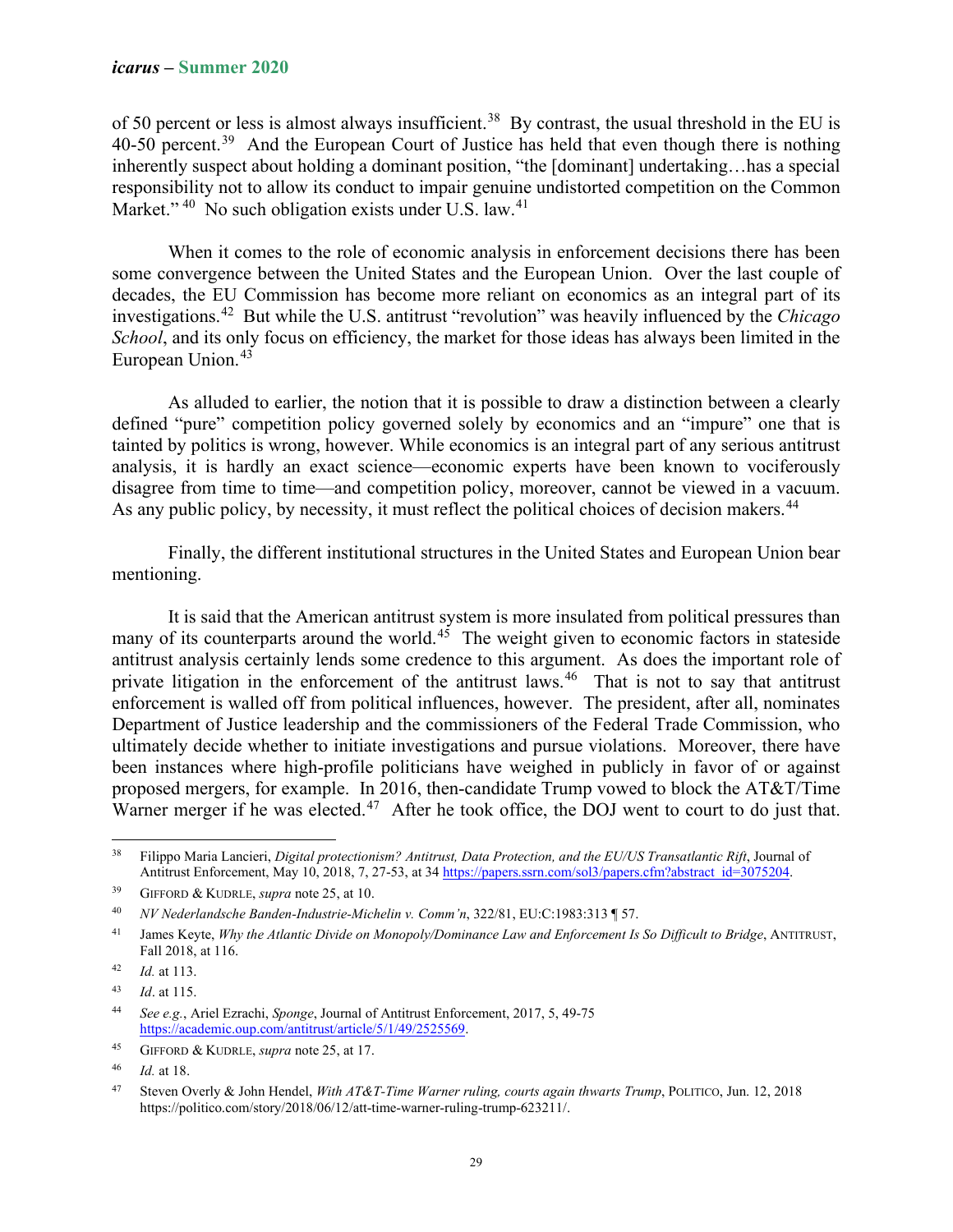Whether direct or indirect pressure from the White House played a role in the Department's decision to bring that case is unclear, but it is noteworthy that the judge found that "the DOJ had failed to provide sufficient evidence to bolster any of the reasons it provided for bringing the  $case.$ "<sup>48</sup>

The institutional setup in the EU is different and more complex. More importantly, some have argued that, because of this, the Commission may be more susceptible to political influence.<sup>49</sup> In one sense, this is undoubtedly correct. The Commission is not bashful about the fact that it sees itself as an institution whose job is to uphold and promote the political values and principles that undergird the European Union as a whole. But it is also adamant that political considerations play no role in individual enforcement decisions.<sup>50</sup> Put differently, the question of whether to pursue an investigation will be made in light of the overall political priorities of the European Union as the Commission sees them. But that is not unique to the European Union. Rather, it is similar to the type of prosecutorial discretion that all enforcement agencies employ every day, and with which U.S. lawyers are quite familiar. When it comes to specific enforcement decisions, on the other hand, the Commission is keenly aware that its decisions must be able to pass legal muster with the courts. And because of that, it is scrupulous about keeping this part of the decision-making process apolitical.

Some commentators have also raised concerns about due process issues in the European Union because of the Commission's, from a U.S. perspective, unusual structure in competition cases.<sup>51</sup> There is no question that the Commission's powers differ from those of the DOJ and the FTC. But whether those differences raise due process concerns is a different matter. The U.S. Supreme Court has held that "[t]he extent to which procedural due process must be afforded the recipient is influenced by the extent to which he may be 'condemned to suffer grievous loss'...."<sup>52</sup> The imposition of a substantial fine would certainly qualify as a "grievous loss," but what are the concerns more specifically?

The objections seem to center around issues related to 1) the combination of investigatory, prosecutorial, and adjudicatory functions in the same decision-making body; 2) the absence of a hearing before the actual decision maker; and 3) that decisions are made by the College of Commissioners, which is comprised of 27 political appointees.<sup>53</sup> It also seems to rankle that the Commission can impose hefty fines unilaterally.<sup>54</sup>

Article 41 of the Charter of Fundamental Rights of the European Union provides that "[e]very person has a right to have [their] affairs handled impartially and within a reasonable

<sup>48</sup> *Id*.

<sup>49</sup> GIFFORD & KUDRLE, *supra* note 25, at 17.

<sup>50</sup> Margrethe Vestager, *The values of competition policy*, keynote at CEPS corporate breakfast – "One year in office," (Oct. 13, 2015) https://wayback.archive-it.org/12090/20191129202939/https://ec.europa.eu/commission/commissioners/2014- 2019/vestager/announcements/values-competition-policy\_en.

<sup>51</sup> Ian S. Forrester, *Due process in EC competition cases: A distinguished institution with flawed procedures*, 34 EUROPEAN L. R., 817-843, Dec. 2009 https://www.biicl.org/files/5749\_forrester\_25-06-11\_biicl\_1.pdf.

<sup>52</sup> *Goldberg v. Kelly*, 397 U.S. 254, 262-263 (1970) (quoting *Joint Anti-Fascist Refugee Committee v. McGrath*, 341 U.S. 123, 168 (1951) (Frankfurter, J., concurring).

<sup>53</sup> Forrester, *supra* note 48, at 822-823.

<sup>54</sup> Keyte, *supra* note 38, at 116.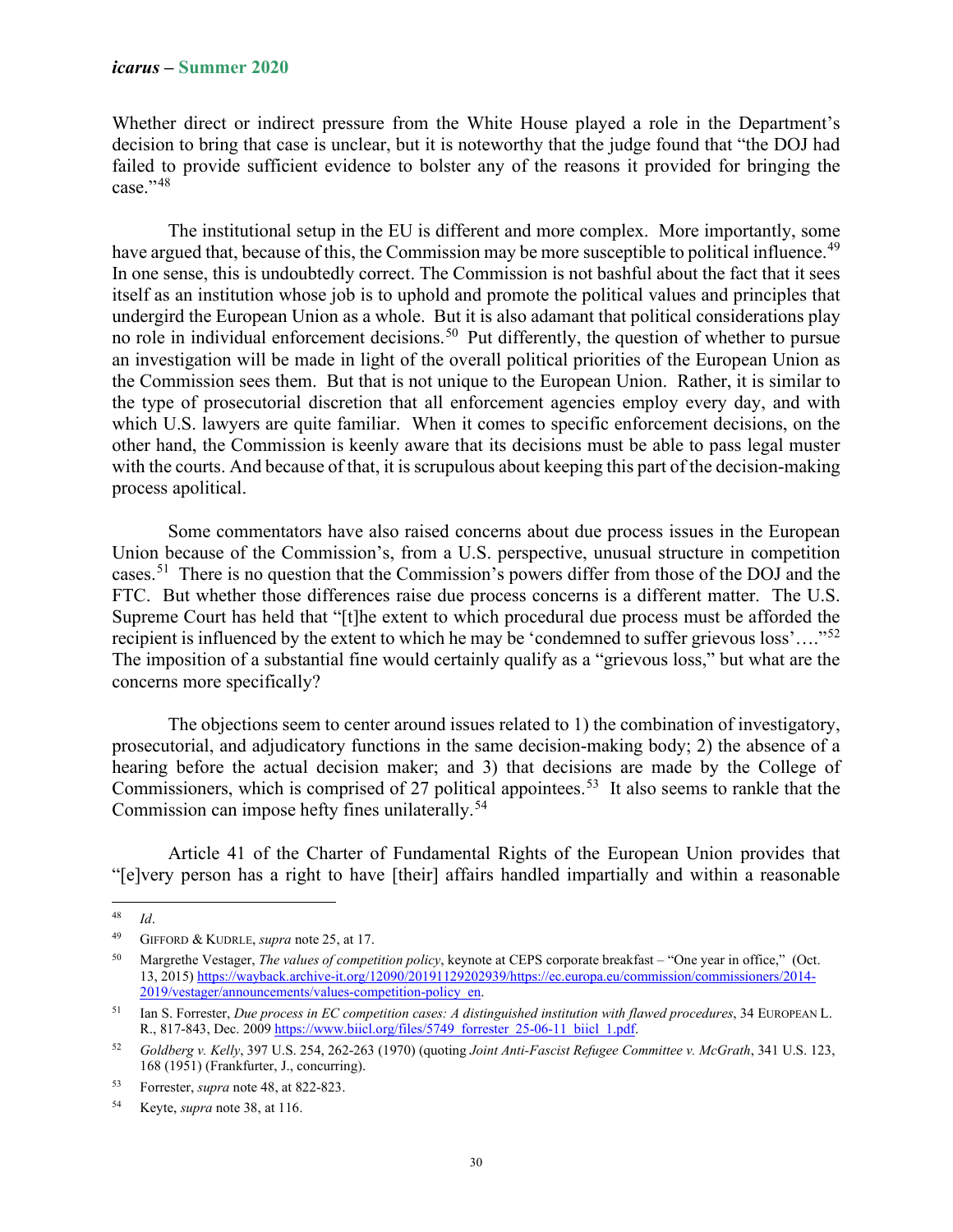time."<sup>55</sup> This includes the right to be heard before an adverse decision is taken, the right to confront the evidence and arguments that the Commission relies on to make a decision, and an obligation for the Commission "to give reasons for its decisions."<sup>56</sup> In addition, the Commission has put in place a number of procedural safeguards. Among them are a Hearing Officer, an independent institution within the Commission, whose role it is to secure the impartiality and objectivity in competition proceedings.<sup>57</sup>

There is no question that the EU's institutional structure, where the Commission combines the roles of investigator, prosecutor, and adjudicator in competition cases, at a minimum, can give rise to the *appearance* of a conflict. After all, it is not unreasonable to think that an agency that decides to investigate something, and expends substantial resources on that effort, is more likely to reach an ultimate decision that confirms its initial suspicions.<sup>58</sup> Any concerns about potential confirmation bias on the part of enforcement agencies are not specific to the EU, though. The commissioners of the FTC, for example, at one point went 20 years without dismissing a single administrative complaint that they had previously authorized.<sup>59</sup>

The counterargument is that similar-type administrative enforcement systems are fairly common in the civil law systems that predominate in the vast majority of the EU's Member States, and in practice rarely give rise to due process concerns. It is also worth keeping in mind that an important corollary to this setup is that there is a right of appeal to the EU courts. And while, from a company perspective, it clearly is preferable not to have to deal with an investigation or adverse decision, the Commission is, as mentioned, acutely aware of the need for its decisions to withstand judicial scrutiny.

This is also one of the reasons why there are a number of checks built into the system. These include the active participation of the Commission's own independent Legal Service, as well as consultations with an Advisory Committee made up of representatives from the competition authorities of each of the Member States before making decisions in an individual  $case<sup>60</sup>$  And while enforcement decisions need formal sign-off from the entire Commission, it is very rare for individual commissioners, let alone the College as a whole, to weigh in on or try to influence the outcome in specific cases.

As to the Commission's power to unilaterally impose fines, which is a huge departure from what the American enforcement agencies have the authority to do, it is worth noting that this is an area where the level of judicial review by the European courts is at its most intense. As far as the substance of a case, the Commission enjoys some discretion in how it weighs the facts and

<sup>55</sup> Charter of Fundamental Rights of the European Union, O.J. 2000/364/01.

<sup>56</sup> *Id*. Article 41(2).

<sup>&</sup>lt;sup>57</sup> Decision of the President of the European Commission on the function and terms of reference of the hearing officer in certain competition proceedings, O.J. 2011/L275/29.

<sup>58</sup> Douglas H. Ginsburg & Taylor M. Owing, *Due Process in Competition Proceedings*, COMPETITION LAW INTERNATIONAL, Vol. 11, No. 1, 39-49, 46 https://webcache.googleusercontent.com/search?q=cache:zLSmu6NZfhkJ:https://www.ibanet.org/Document/Default.aspx% 3FDocumentUid%3DC45C4020-65E8-48B8-8336-7E67ADC3480B+&cd=1&hl=en&ct=clnk&gl=us.

<sup>59</sup> *Id*.

<sup>60</sup> *See* Article 14(1) of Council Regulation No. 1/2003 of 16 December 2002 on the implementation of the rules on competition laid down in Articles 81 and 82 of the Treaty, OJ L1/1.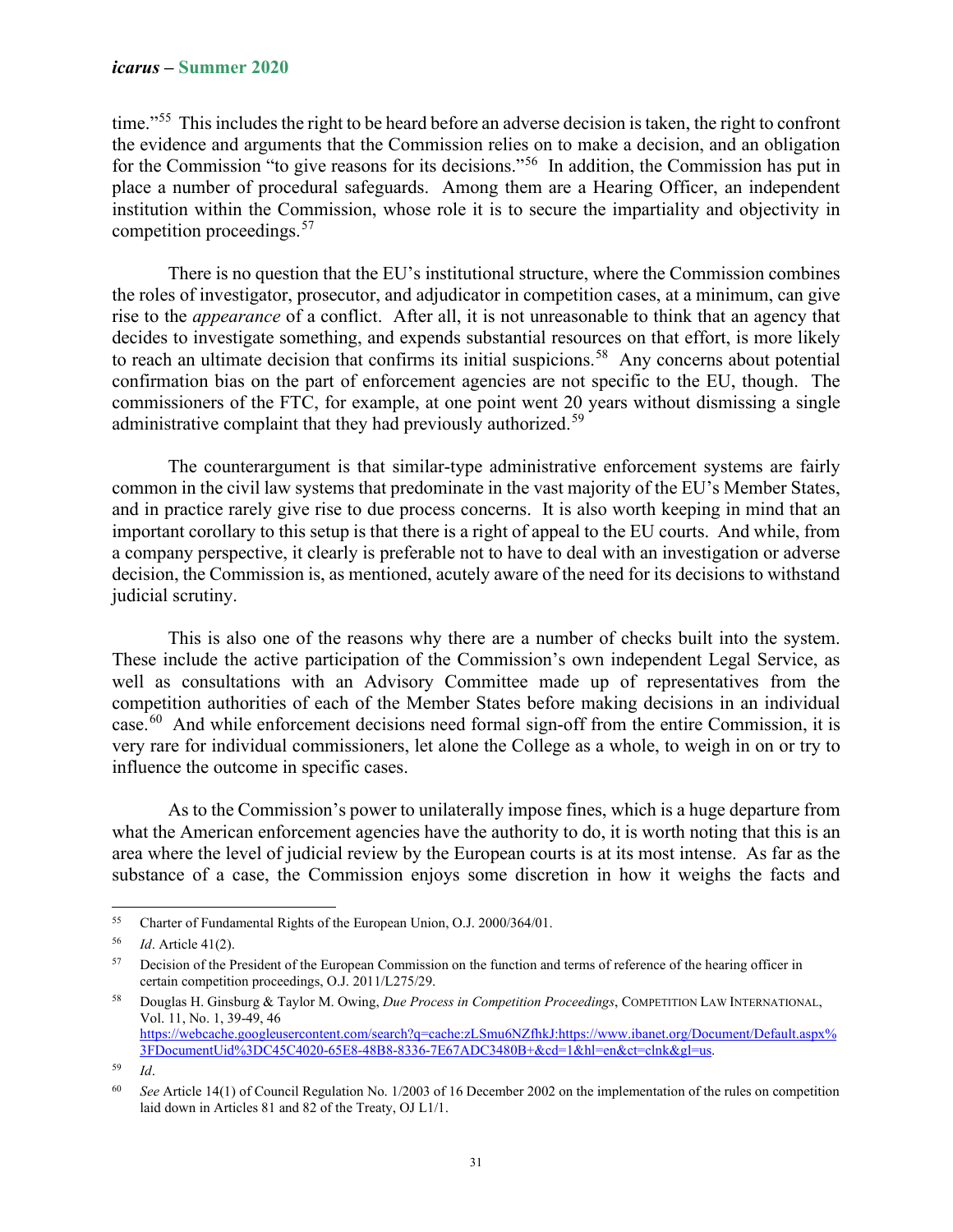interprets the relevant law. As a result, the courts will be reluctant to overturn the Commission's assessment unless it is clearly defective.<sup>61</sup> The role of the courts is to review the legality of the Commission's decisions, not to become a competing competition authority.<sup>62</sup> When it comes to reviewing decisions where the Commission has imposed a penalty, on the other hand, the court's jurisdiction is "unlimited." 63 In other words, where penalties are involved, the court will provide a check not just on the legality of the decision, but on the merits of the fine, as well.

## **IV. Looking to the future**

Some have speculated about the possibility of greater convergence between the U.S. and EU antitrust enforcement systems. $64$  One of the advantages would be that it presumably would lead to more predictable outcomes in cases that are investigated in both jurisdictions. Would it, in other words, help avoid a repeat of the markedly different results in the Google cases and GE/Honeywell?

As an initial matter, it is worth noting that while this article has focused on differences between the two jurisdictions, the chasm between them often appears greater on paper than it is in practice. The DOJ, FTC and Directorate-General for Competition communicate frequently about cases of mutual interest, and the majority of these investigations usually have very similar outcomes.

Differences remain, though, and for a number of reasons a more profound convergence seems doubtful. First, it would require a fairly fundamental re-think of the current framework in either or both jurisdictions. Absent a congressionally mandated re-write of the antitrust laws in the United States, any changes would have to be made by the federal courts. Even under the most favorable circumstances that would be an arduous endeavor which would be unlikely to yield quick results. And this assumes a desire to change current law in some meaningful way, which, at present, does not seem to exist. The same is true for the European Union. Having significantly impacted competition laws in such disparate places as China, India, and a number of Latin American countries, some argue that the European Union has the most dominant competition law system in the world today.<sup>65</sup> Whether that is true, it definitely is a force to be reckoned with, and it is not readily apparent why they would want to change that. Second, another complicating factor is that the broader transatlantic relationship is at one of its lowest points in recent history. Over the last decade, there has been a marked shift in how many Americans view their role in the world, and European trust in the global leadership of the United States has suffered substantial, if not irreparable, harm as a result.<sup>66</sup> Against this backdrop, it seems unlikely that now would be the moment for increased convergence and cooperation in the antitrust space.

<sup>61</sup> *See* Josè Carlos Laguna de Paz, *Judicial Review in European Competition Law* 10 https://law.ox.ac.uk/sites/files/oxlaw/judicial\_review\_in\_european\_competition\_law.pdf/.

<sup>62</sup> *Id*. at 19.

<sup>63</sup> *Supra* note 59, Article 31.

<sup>64</sup> *See* Keyte, *supra* note 38, at 118; GIFFORD & KUDRLE, *supra* note 25, at 2.

<sup>65</sup> Anu Bradford et al., *The Global Dominance of European Competition Law Over American Antitrust Law* (2019) https://scholarship.law.columbia.edu/faculty\_scholarship/2513/.

<sup>66</sup> Erik Brattberg & David Whineray, *How Europe Views Transatlantic Relations Ahead of the 2020 U.S. Election*, CARNEGIE ENDOWMENT FOR INTERNATIONAL PEACE, Feb. 20, 2020 https://carnegieendowment.org/2020/02/20/how-europe-viewstransatlantic-relations-ahead-of-2020-u.s.-election-pub-81049.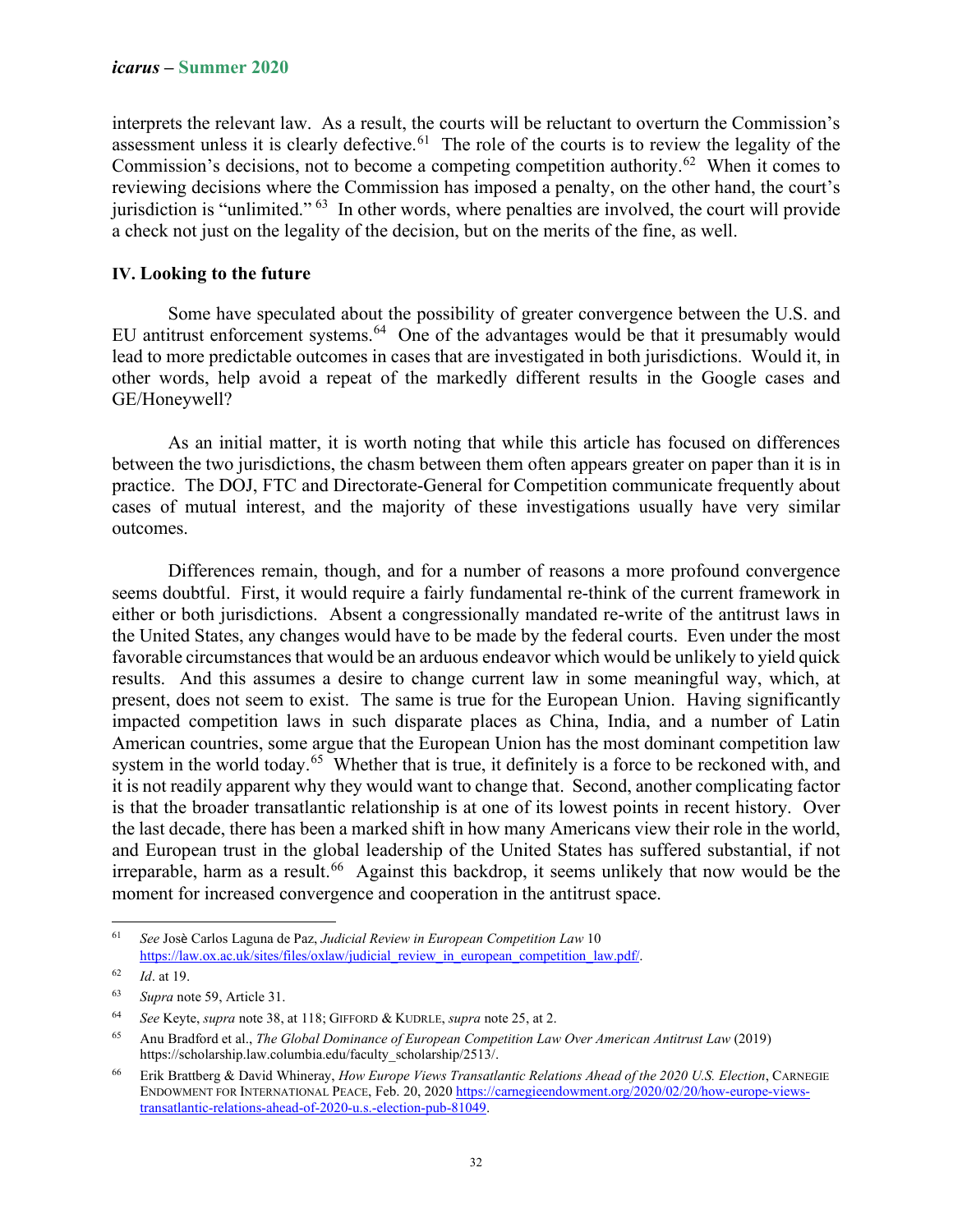That is not to say that changes to the current antitrust frameworks in either jurisdiction will not happen. The FTC has created a task force whose job is to monitor tech markets, <sup>67</sup> and the European Union is in the process of reviewing its competition rules as they relate to digital markets.<sup>68</sup> Although not related to competition policy specifically, there also seems to be an emerging appreciation of the benefits of more regulation of the tech industry from some of the major companies themselves.<sup>69</sup> That said, being open to having a conversation is not the same as agreeing to what, if anything, the problem is, let alone what an appropriate solution might be.

In the United States, the DOJ antitrust chief has indicated that the current framework is flexible enough to catch any concerns that are related to the digital economy, and that policing Big Tech should be left to the DOJ and FTC.<sup>70</sup> On Capitol Hill, there are bipartisan voices that have not entirely bought into that conclusion. But whether the political will and bandwidth truly exists to tackle an issue this complicated and controversial in an election year, with everything else that is going on, remains to be seen. The bottom line, though, is that any major substantive changes to how U.S. antitrust is enforced against Big Tech, at least in the near term, does not seem likely.

The situation in the European Union is different. And there are at least three different reasons why. First, as discussed, there is greater distrust in Europe in the ability of markets to selfcorrect than in the United States, and, therefore, greater acceptance of the need for the state to regulate how markets work. Second, the overall competition policy framework is more flexible than in the United States and therefore provides more avenues for the Commission to act. Third, the European Union, under the leadership of the new Commission, is looking to bolster its own role in the digital economy.<sup>71</sup> Because of this, the Commission has a fairly strong incentive to do something.

To this end, the Commission on June 2, 2020, announced some initial steps following an internal review. In addition to the continued vigorous enforcement of its existing antitrust arsenal in Articles 101 and 102 TFEU, the Commission launched parallel public consultations on two potentially new ways of regulating the digital economy. The first prong could lead to the introduction of some type of ex ante regulation of digital platforms. The second prong would be "a possible new competition tool" that would give the Commission the authority to address structural competition problems across markets without finding fault with any one company or group of companies. $^{72}$ 

<sup>67</sup> Press Release, Fed. Trade Comm'n, FTC's Bureau of Competition Launches Task Force to Monitor Technology Markets, Feb. 26, 2019, https://ftc.gov/news-events/press-releases/2019/02/ftcs-bureau-competition-launches-task-force-monitortechnology/.

<sup>68</sup> *See e.g.,* Crèmer et al., *supra* note 20.

<sup>69</sup> *See e.g.*, Mark Zuckerberg, *Big Tech needs more regulation*, FINANCIAL TIMES, Feb. 16, 2020, https://www.ft.com/content/602ec7ec-4f18-11ea-95a0-43d18ec715f5; Sundar Pichai, *Why Google thinks we need to regulate AI*, FINANCIAL TIMES, Jan. 19, 2020, https://www.ft.com/content/3467659a-386d-11ea-ac3c-f68c10993b04.

<sup>70</sup> Steve Lohr, *What, if Anything, Should Be Done to Rein in Big Tech?*, N.Y. TIMES, Nov. 11, 2019, https://nytimes.com/2019/11/11/business/dealbook/makan-delrahim-kevin-systrom-bill-gates-regulation-technology.html/.

<sup>71</sup> *See* Commission President-elect von der Leyen's Mission Letter to Competition Commissioner-designate Vestagerhttps://ec.europa.eu/commission/sites/beta-political/files/mission-letter-margrethe-vestager\_2019\_en.pdf/.

<sup>72</sup> Commission press release of June 2, 2020: Antitrust: Commission consults stakeholders on a possible new competition tool https://ec.europa.eu/commission/presscorner/detail/en/ip\_20\_977/.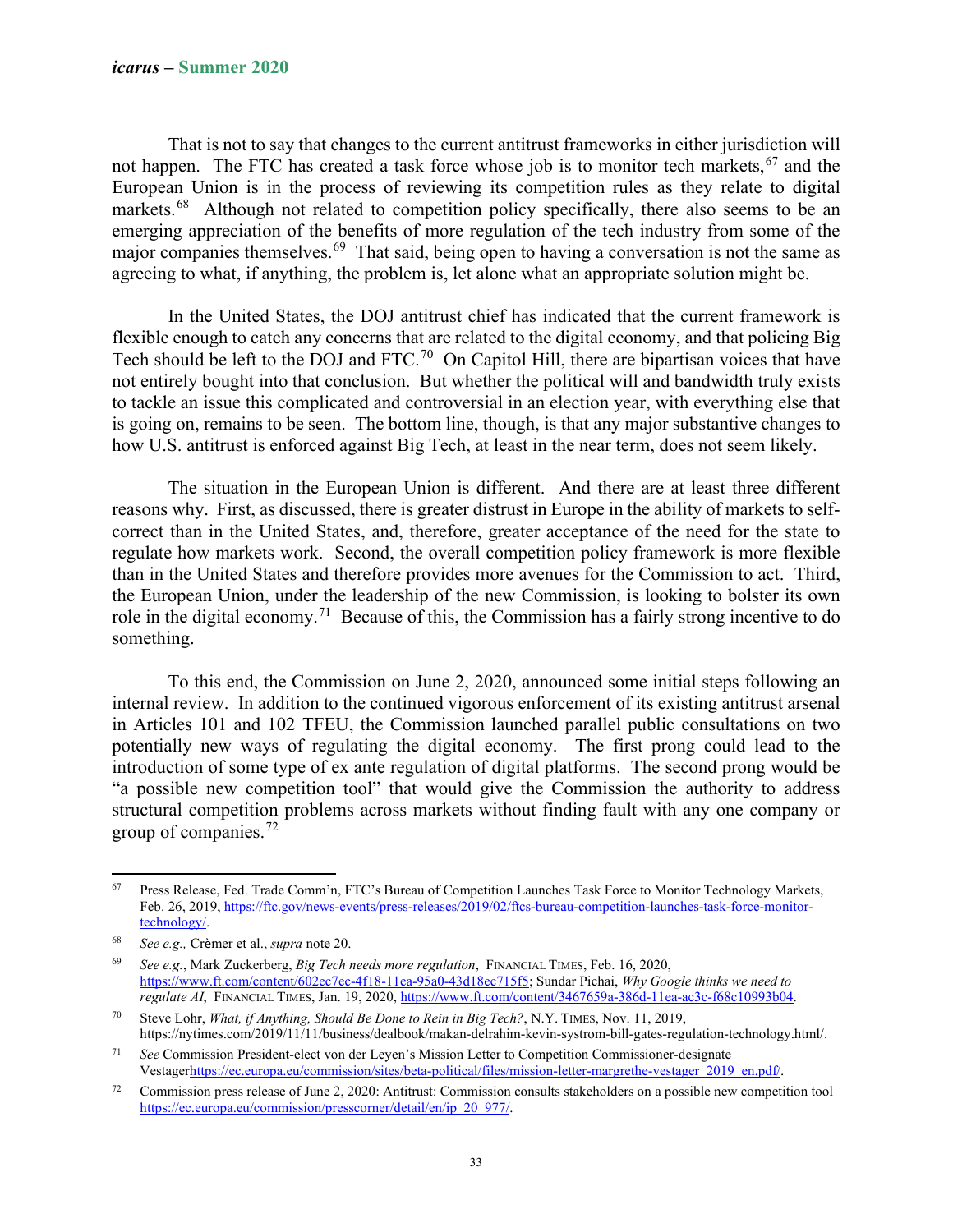It is not entirely clear what the exact contours of the new ex ante regulation would be, but it could take the form of a list of general dos and don'ts for gatekeeper companies in the digital sector. The scope of the new competition tool is even more uncertain. So, for both sets of possible new rules it is fair to say that at this point they raise more questions than they answer. Responses to the consultations are due in early September, and the tentative goal is to present a legislative proposal by the end of 2020.

Even assuming this timeline holds, any substantive changes are a ways off and will likely happen incrementally, if at all. Like United States, the European Union is an administrative colossus that is not geared toward revolutionary change and tends to move at a glacial pace. And one thing that will not change is the mix of factors that have guided EU competition policy so far, as well as the Commission's singular role in their enforcement.

As it looks at updating its rulebook, the Commission would be well-advised to guard against the temptation to employ antitrust to try to solve problems that have little, if anything, to do with competition. One example is the Facebook decision by Germany's *Bundeskartellamt*, which found that a violation by a dominant firm of the EU's General Data Protection Regulation by itself constituted abuse of a dominant position under German competition law.<sup>73</sup> It is one thing to have a system that allows some degree of flexibility in the factors that an enforcement agency can consider as part of its investigation, but if it ventures too far afield, any resulting decision can easily be seen as arbitrary, and therefore will carry less weight and could lead to a loss of legitimacy.

Where does this leave Big Tech? In the short term, the coronavirus pandemic has afforded the tech giants an opportunity to, in some ways, reset the clock. They have provided valuable services to both citizens and governments, and the EU's Internal Market Commissioner has been effusive in his praise in return.<sup>74</sup> That said, it is unlikely to materially change the underlying concerns that led to the launch of probes in the first place. And in a post-Covid world, a number of those concerns may actually be exacerbated.<sup>75</sup>

From the perspective of companies and their advisors, there seems to be, more than the content of any one rule, a desire for legal certainty and predictability. There is nothing wrong with that, of course, but the question is whether it is attainable.<sup>76</sup> No one wants to see antitrust, or any other area of law, enforced arbitrarily. But it is also impossible to fashion a rulebook with such precision that it captures everything. Some degree of flexibility in how rules are written and enforced therefore seems both necessary and appropriate, especially for an industry whose

<sup>73</sup> *See Bundeskartellamt prohibits Facebook from combining user data from different sources* https://bundeskartellamt.de/SharedDocs/Meldung/EN/Pressemitteilungen/2019/07\_02\_2019\_Facebook.html/.

<sup>74</sup> Laura Kayali, *EU industry chief: Coronavirus crisis could be turning point for Big Tech*, POLITICO, Mar. 25, 2020 https://www.politico.eu/article/eu-industry-chief-coronavirus-crisis-could-be-turning-point-for-big-tech-google-netflixfacebook/.

<sup>75</sup> *See e.g.,* Steven Overly, Leah Nylen & Gabby Orr, *Why Silicon Valley's virus-era D.C. glow may not last*, POLITICO, Mar. 25, 2020 https://www.politico.com/news/2020/03/25/silicon-valley-virus-era-dc-glow-147178; Javier Espinoza, *EU restarts work on Regulating Big Tech*, FINANCIAL TIMES, Apr. 27, 2020 https://www.ft.com/content/1711b919-7699-4f5c-8881- 113ac107601b.

<sup>76</sup> Ezrachi, *supra* note 41, at 67.